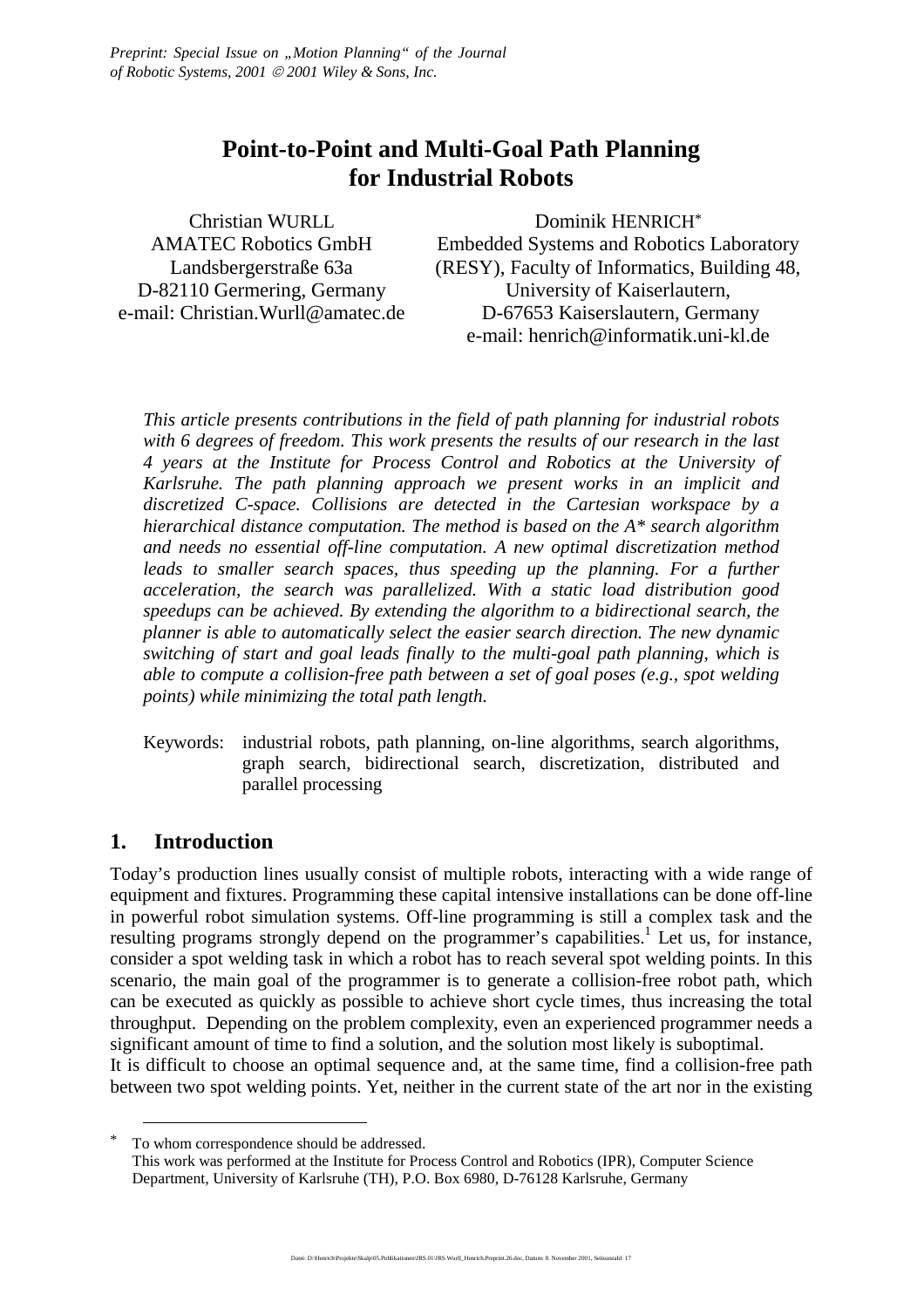robot simulation tools, like ROBCAD, IGRIP or CATIA, are tools available to solve the multi-goal path planning problem.

The main part of the *multi-goal path planning* is finding a collision-free path. The issue of robot path planning has been studied for several decades and many important contributions have been made to the problem.<sup>2</sup> Point-to-point (PTP) path planning algorithms, which can find a collision-free path from a start configuration (point) to a goal configuration (point) are of great theoretical interest, but are rarely used in practice because of their computational complexity.<sup>4</sup> In the last 2 years a few new PTP path planning approaches have been published, which promise good results (see, e.g., Baginski<sup>5</sup> and Chen and Hwang<sup>6</sup>).

The multi-goal (MTP) path planning problem, which computes a collision-free path as well as the optimal sequence, has not yet been considered. In our opinion, solving the MTP problem can improve the programs generated off-line and, therefore, reduce the total programming time.



*Figure 1. (a) Illustration of a MTP problem in a two-dimensional C-space with one static obstacle (star) and several different goal configurations (dots). Dots with the same first index belong to the same pose, the arrows indicate the optimal sequence, (b) Screenshot of the MTP problem GRINDING in ROBCAD with 21 different goal poses (grinding points).* 

In this article, we present contributions to the field of PTP and MTP path planning, which are the results of our research in the last 4 years at the Institute for Process Control and Robotics at the University of Karlsruhe. More precisely, we assume we are given an industrial robot, usually with 6 degrees of freedom (DOF), and a set of static obstacles. Both, the robot and the obstacles are provided as computer-assisted design (CAD) models. Additionally, a set *Q* of different goal poses representing the position and orientation of the robot's tool center point in the work space (W-space) is given. Because of ambiguous inverse kinematics of the robot, a pose can be reached by several different configurations in the configuration space (Cspace). The MTP problem is stated as follows: compute a collision-free path between these poses and find the optimal pose sequence, thus reaching every pose at least once while minimizing the total path length. If *Q* has only two elements, then the problem represents a standard PTP path planning problem (Figure 1).

The remainder of the article discusses the following questions: which point-to-point path planning method will work reasonably fast in industrial applications (Section 2)? How can this basic approach be accelerated (Section 3)? What advantages does a multi-goal path planning method have in contrast to a point-to-point path planning method (Section 4)? And finally, what conclusions can be drawn (Section 5)?

# **2. Point-to-Point path planning**

Most off-line path planners are based on some explicit representation of the *free C-space*. This representation can either be retrieved by transforming the obstacle into the C-space and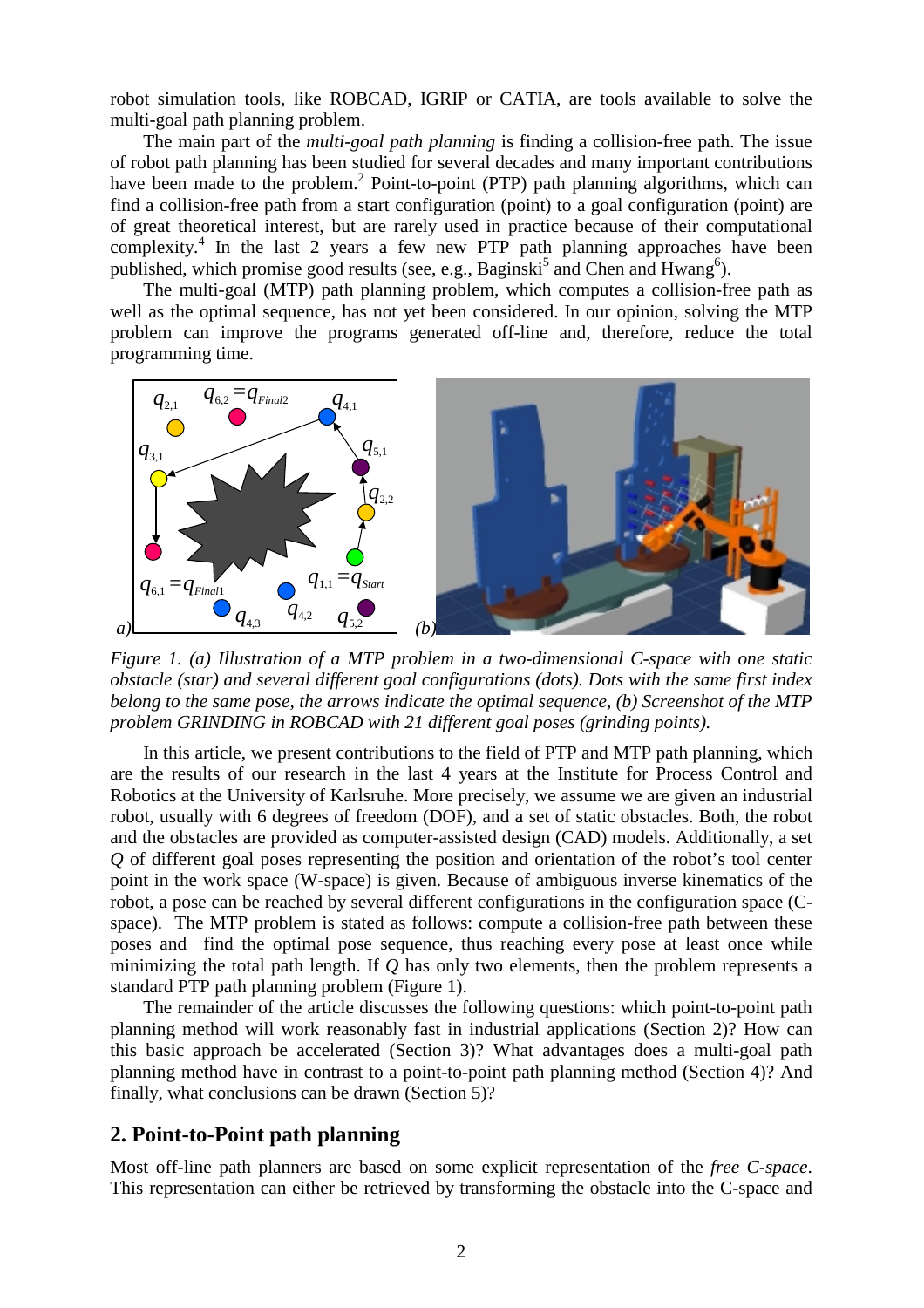approximating the free space or by randomly sampling the C-space and interconnecting the samples by collision-free links. Both approaches are time consuming and not suited for online calculations, especially if a full geometric CAD model for the robot and the obstacles is used. To avoid these time consuming calculations, one can search in an implicitly represented C-space and detect collisions in the workspace. For searching in the implicit C-space, any best-first search mechanism can be applied. We choose a variation of the well known A\* search algorithm.<sup>3</sup> The C-space is discretized and all the robot configurations are represented by nodes building up the search space.

# **2.1. Benchmark problems**

As a basis for an objective evaluation of the path planner, a set of test environments with corresponding problem specification (*benchmark problem*) is used. Because the planner might use different robots and the robots might differ in their construction (e.g., geometry and kinematics), one cannot compare a problem specification for a robot *A* in a test environment with the same problem specification for a robot *B* in the same test environment. Therefore, the test environments are not specified in the workspace but schematically in a two-dimensional (2D) C-space with increasing level of difficulty.

The levels of difficulty called SIMPLE, STAR, TRAP, and BOTTLENECK were presented in Hwang.<sup>7</sup> A new level of difficulty, called DETOUR, is introduced, which includes a shorter path near to obstacles and a longer path away from obstacles. This enables us to investigate the path planner's ability to find a reasonable tradeoff between finding a long path that can be executed fast, and a short path that requires moving at a lower speed.



 $(a)$  (b)  $(c)$ 



*Figure 2. The 3-dimensional test environments for a Puma260 with 6 DOF: (a) SIMPLE, (b) STAR, (c) TRAP, (d) BOTTLENECK, and (e) DETOUR.*

*(d) (e)*  Based on these schemes, the corresponding test environments together with their problem specification have to be prepared for each type of robot.† Examples for the 6 DOF robot Puma260 in the robot simulation tool ROBCAD are shown in Figure 2.<sup>8</sup>

To evaluate the performance of the PTP approach for industrial conditions, three additional applications (SORT, TRANSFER, and PRESS) have been investigated (Fig. 3). In all three problems, the work cell contains more obstacles and more complex robot models

 <sup>†</sup> The data for these benchmark problems can be downloaded from the Web page at http://wwwipr.ira.uka.de/~paro/skalp/.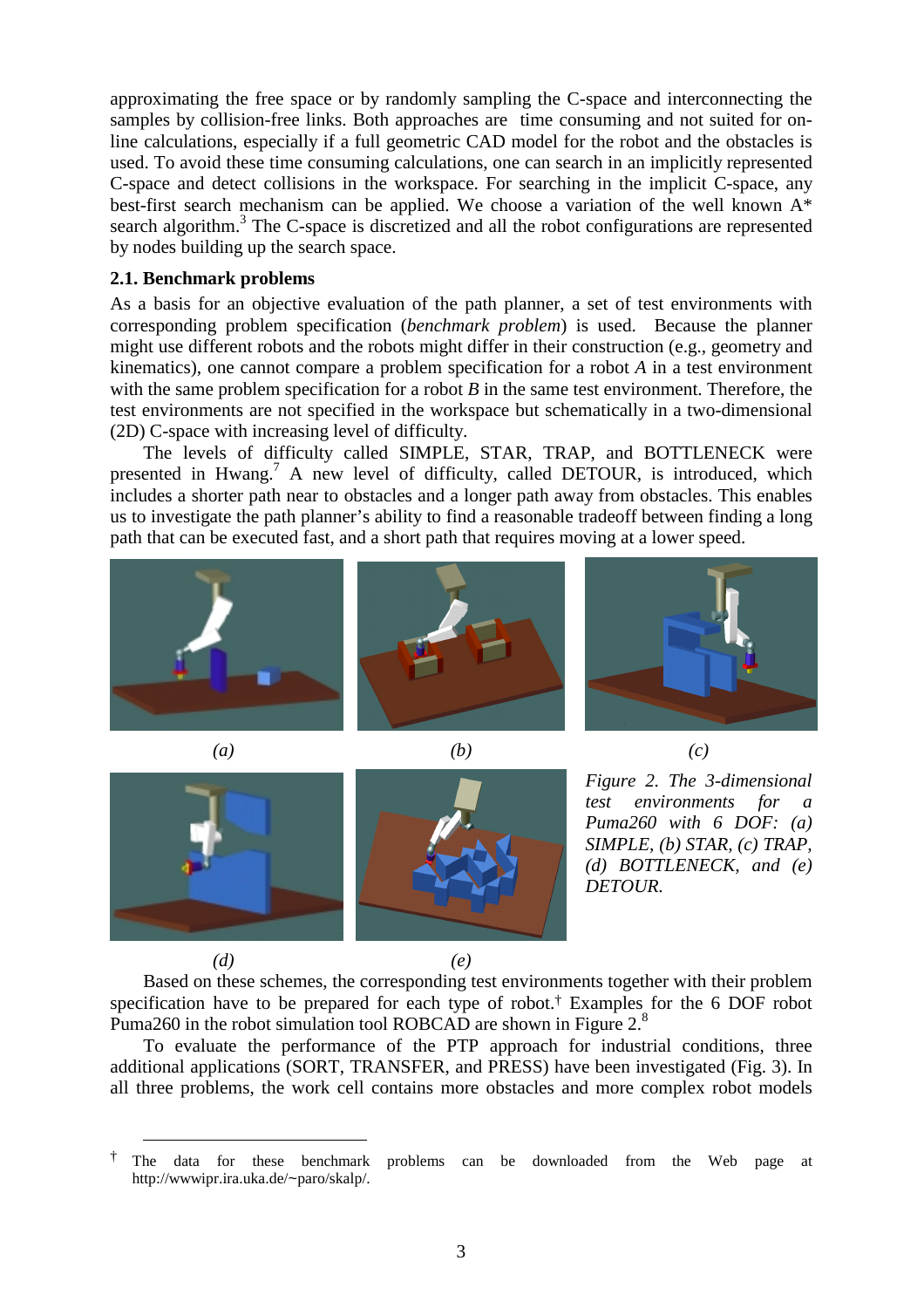(Kuka KR 15 and Kuka KR 100P), thus, increasing the computational demand for the collision detection.







*Figure 3. Screenshot of three industrial applications: SORT (a), TRANSFER (b), and PRESS (c).* 

# **2. 2. C-Space Discretization**

As the path is planned in the discretized C-space, deciding the level of resolution for the discretization is an important issue. A too fine discretization will increase the search space; a too coarse discretization may result in failing to find a path even if one exists. Formally, for the *i*th coordinate  $q_i$  of the C-space, let  $N_i$  be the number of intervals along  $q_i$ . Then we can determine *Ni* by‡

$$
N_i = \left\lfloor \frac{q_i^{\max} - q_i^{\min}}{\Delta q_i} \right\rfloor,
$$

where  $q_i^{\text{max}}$  and  $q_i^{\text{min}}$  are the limits of joint motions and  $\Delta q_i$  is the resolution of joint *i*. The complete search space size, *N*, is then the product of all  $N_i$ . The question is now how to determine the ∆*qi*.

We have investigated three different methods to determine the discretization resolution.<sup>9</sup> In the simplest method, the user specifies a *uniform discretization* for all joints, thus ∆*q* = *c* for some constant *c*. With a reasonable joint resolution of 1°, the uniform discretization results in huge C-spaces. To avoid the huge search space produced by the uniform discretization, usually a *heuristic discretization* is applied. Here, reasonable ∆*qi* are estimated by the user to balance the resulting Cartesian movement  $\Delta x_i$  in W-space when different joints *i* are moved for ∆*qi* in C-space (Fig. 4a).

 $\ddagger$  Here,  $\lfloor x \rfloor$  denotes the next smaller integer of *x*.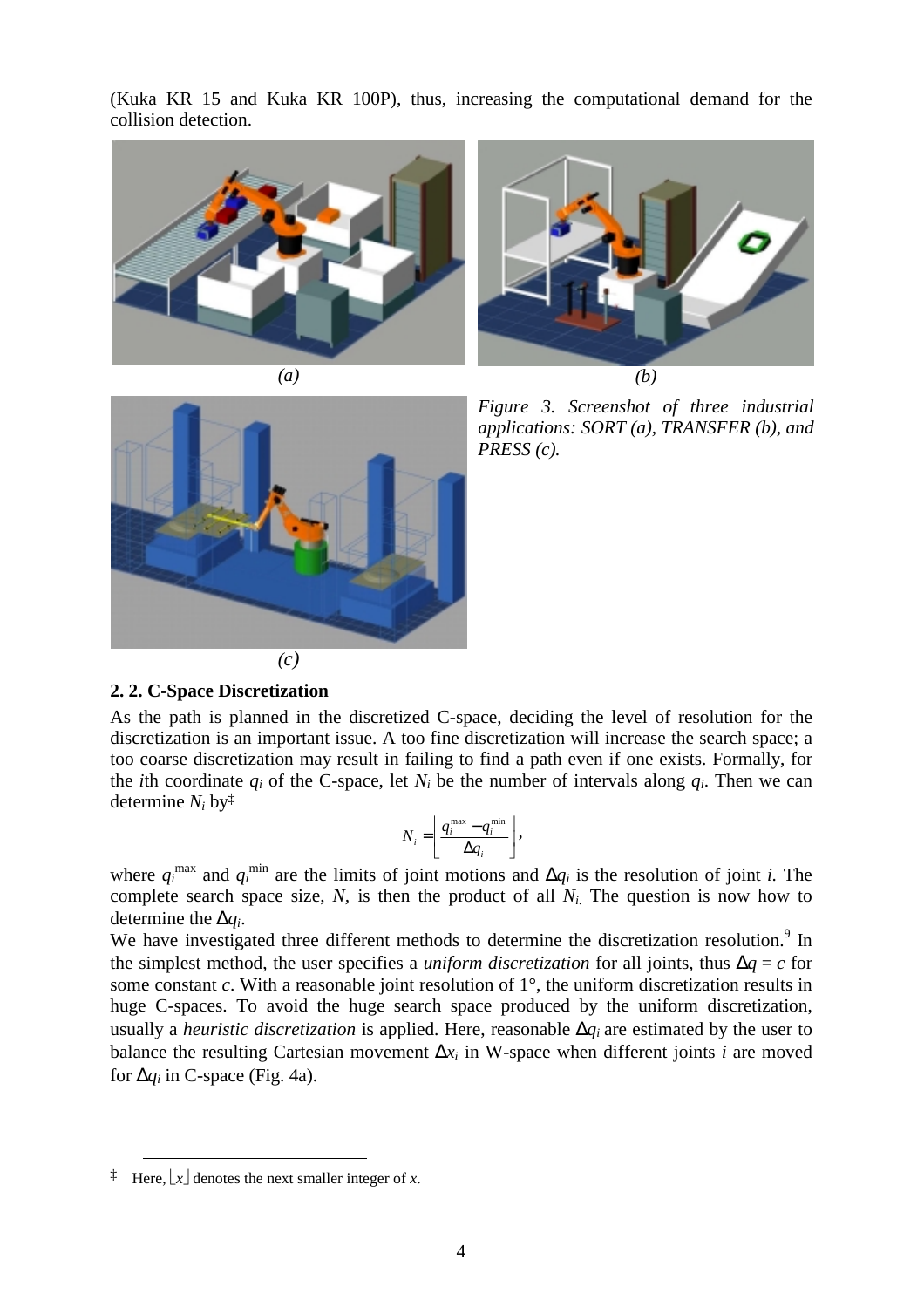

*Figure 4. (a) The uniform discretization (* $\Delta q_i = \Delta q_i$ *) results in different Cartesian movements*  $\Delta x_i \neq \Delta x_j$ *when different joints i, and j are moved. (b) The optimal discretization results in equal maximum Cartesian movement*  $\Delta x_i = \Delta x_i$  when different joints *are moved* 

Instead of having a uniform or a heuristic resolution, an *optimal discretization* can be calculated. Therefore, the resolution along each coordinate is set according to the maximum movement of the robot's end-effector (Fig. 4b). Analytically, this can be achieved by setting

$$
\Delta q_i = 2 \arcsin \left( \frac{\Delta x_{\text{max}}}{2l_i} \right),
$$

where  $l_i$  is the distance between the center of joint  $i$  to the farthest point the end-effector can reach, and ∆*x*<sub>max</sub> is a preset user defined distance the robot may move in one step along the coordinate.10 Altogether, the optimal discretization results in a Cartesian movement ∆*xi* of joint *i* which meets the condition  $\Delta x_i \leq \Delta x_{\text{max}}$ .





*Figure 5. Size N of discrete C-space versus Figure 6. A 2D illustration of the A\* search maximal Cartesian movement* ∆*x*max *for the different discretization methods.* 

 $\Delta x_{\text{max}}$  for the in the implicit C-space from the start *configuration q<sub>S</sub> to the goal configuration qG*. *The dots indicate the configurations examined (stored in CLOSED) and the arrows point to the corresponding successors (stored in OPEN).* 

The resulting search space sizes depending on the maximal Cartesian movement ∆*x*<sub>max</sub> are shown in Figure 5. Compared with the homogeneous discretization, the search space with the optimal discretization is about 100 times smaller. Additionally, the minimum W-space resolution can be improved, without changing the size of the search space (C-space).

#### **2.3. Sequential Search**

The search algorithm maintains a CLOSED list of the nodes that have been expanded and an OPEN list of the nodes that have been generated but not yet expanded. The algorithm begins with the start node  $q_s$  in the OPEN list. At each iteration, a node in the OPEN list with the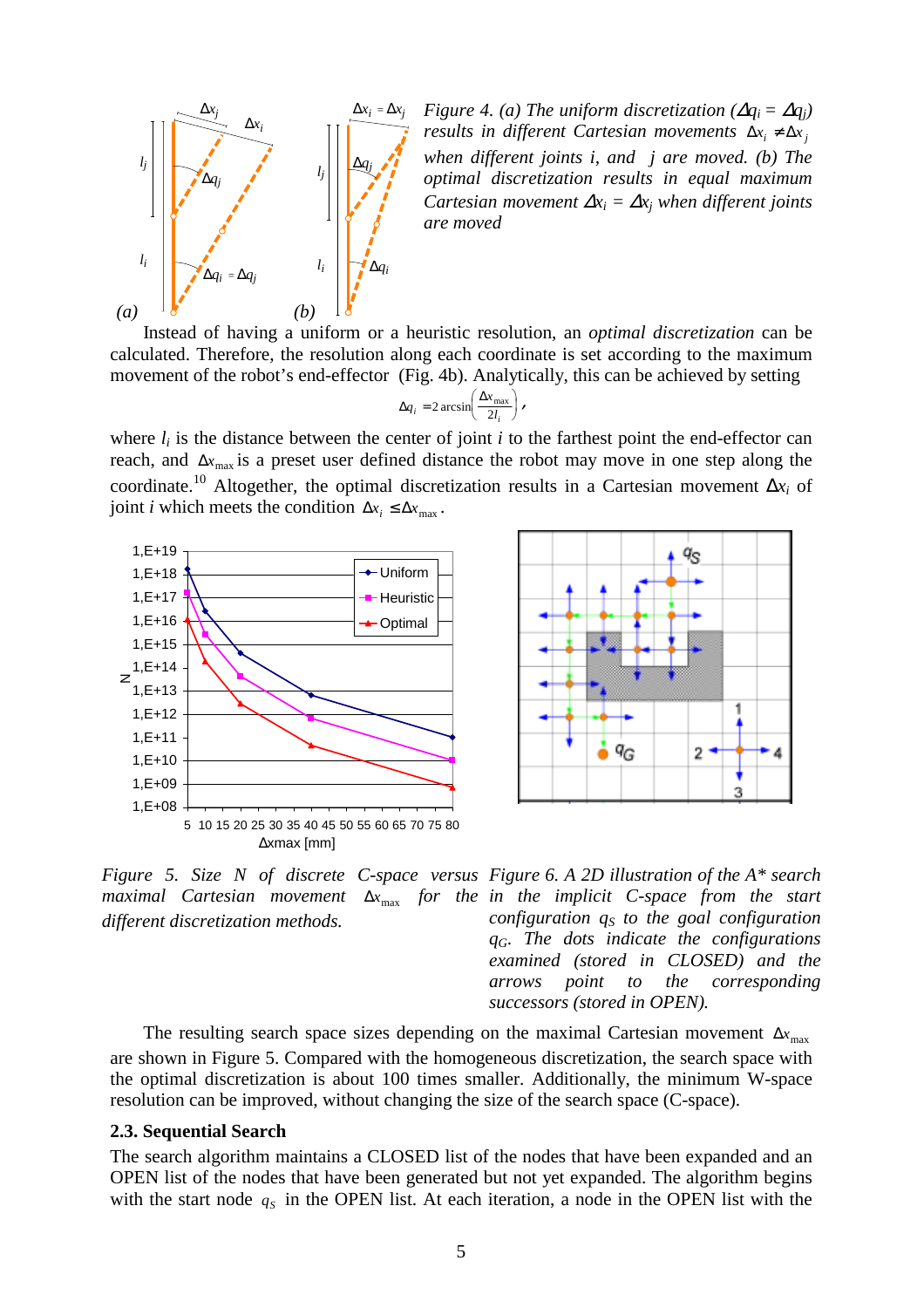minimum heuristic evaluation is expanded, generating all of its successors and is placed on the CLOSED list. An evaluation function  $f(n)$  is applied to all collision-free successors *n*, and they are placed on the OPEN list sorted by their heuristic values *f*. The search continues until a goal node  $q_G$  is chosen for expansion or the OPEN list is empty. In the latter case, the algorithm stops with no solution. Contrasting to the original A\*, here no reopening of nodes in CLOSED is performed. Also, colliding successors may be inserted in OPEN. But both modifications lead to an enormous acceleration of the search (Figure 6).

An evaluation function  $f(n) = (1-w) g(n) + wh(n)$  is used, where  $g(n)$  is the number of nodes of the path from the start node  $q_s$  to node *n*, and  $h(n)$  is the distance in C-space from node *n* to the goal node  $q_G$ . Increasing the weight  $w \in [0, 1]$  beyond 0.5 generally decreases the number of investigated nodes while increasing the cost of the solutions generated. To improve the on-line capabilities of the path planner, our search is strongly directed to the goal by setting  $w = 0.99$ .<sup>11</sup> Of cause, this is equivalent to ignoring the measure  $g(n)$  of accumulated path distance, which in its turn amounts to leaving out optimal paths in favor of efficiency. But in our experience, the paths found are still sufficiently short.

# **2.4. Collision Detection**

Collisions are detected by a fast, hierarchical distance computation in the 3D workspace, based on the convex polyhedral model of the obstacles and the robot.<sup>12</sup> To avoid unnecessary calculations, the polyhedrons of the obstacles and the robot are divided into two classes (Figure 7).§ All polyhedrons in each class are additionally approximated by bounding-boxes and are hierarchically combined (Figure 8).



*Figure 7. Collision detection in the workspace by Figure 8. Four basic objects A1 through computing the minimum distances di between the robot A4 and their hierarchical compositions segment i and the obstacles. B*1*, B*2 *and C*1.

During the collision detection between two collision classes the minimal distance needs to be computed. Therefore the two topmost hierarchy levels containing only one composition will be considered. At each level the minimal distance between all composition pairs is computed. If the distance between a pair is smaller than a desired threshold, then the members of that pair are substituted by their more precise representation at the level underneath. With these new pairs the computation is continued. The recursive algorithm terminates if either the distance among all viewed pairs is greater than the threshold or one pair at the lowest (most accurate) representation level of both classes is colliding.

Because the robot's configuration will change, the position and orientation of all objects in the robot's class and their compositions have to be computed at the beginning of every

<sup>§</sup> To detect robot self-collisions between segments, the possible colliding segment pairs are determined off-line and treated on-line in the same way as the robot-obstacle polyhedron pairs.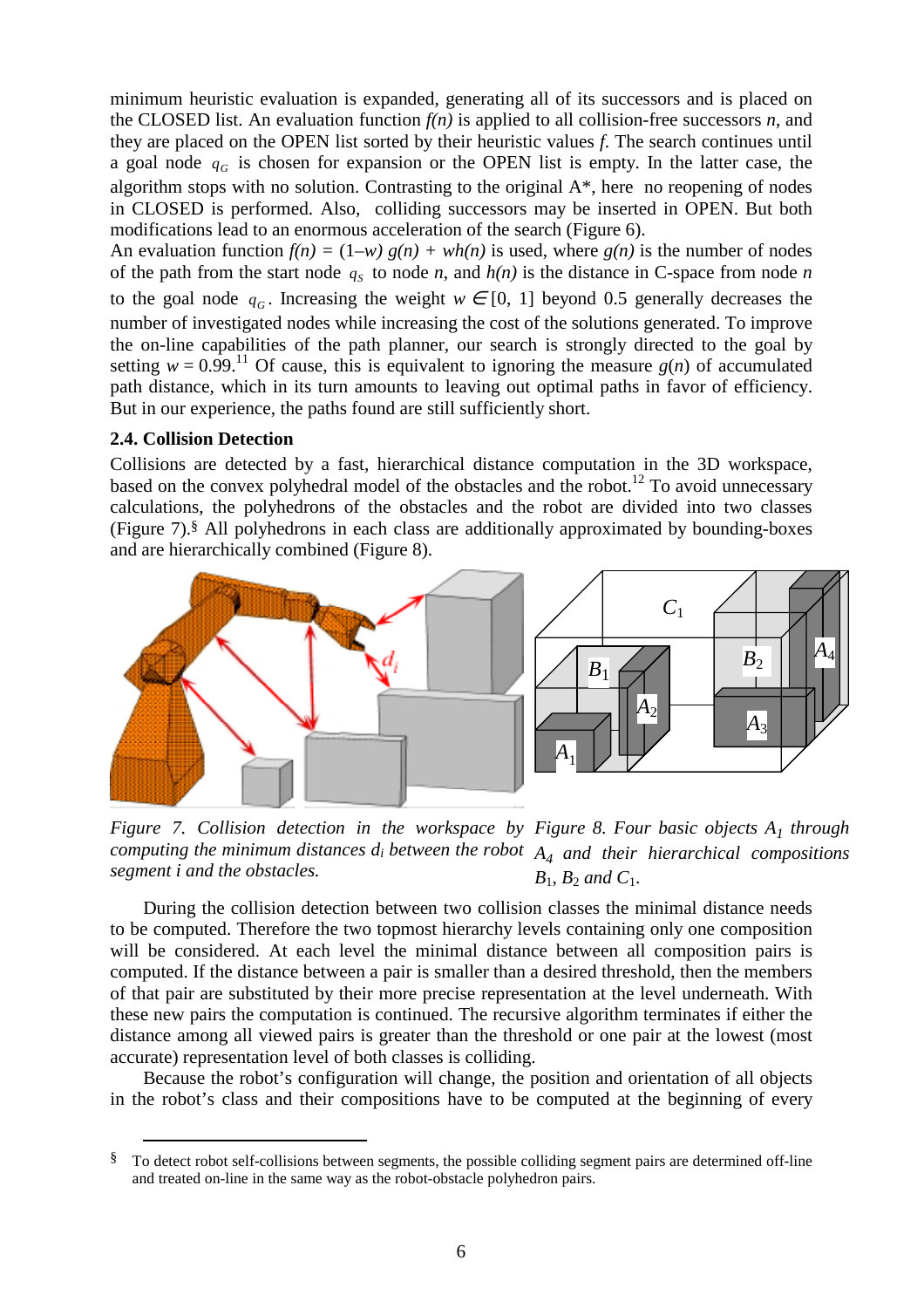distance calculation. To speed up this precalculation, the bounding-boxes of the robot's arm segments are computed based on the transformed *r*-cylinder approximations.<sup>\*\*</sup> Only if a calculation at the lowest level is necessary, do the corresponding convex polyhedrons have to be transformed.<sup>13</sup>

As the Cartesian distance between the total robot and the obstacles cannot be efficiently used during the path planning, the robot-based distance calculation is extended to a segmentbased one. In this case, for a robot with *n* DOF, the distance calculation results in *n* different minimal distances  $d = [d_1, ..., d_n]^T$  between the *n* arm segments and the obstacles.<sup>14</sup>

To denote a configuration  $q$  in the C-space as "free", the half distance to the neighboring configurations must be free, which can formally be expressed by the *n*-dimensional vector  $\varphi = 0.5 \cdot [\Delta q_1, \ldots, \Delta q_n]^T$ . For small  $\varphi_i$ , this free space in joint space can be transformed into the maximum robot movement in W-space using the worst-case estimation††

$$
\Delta d_i = s_i \cdot |\mathbf{\varphi}_i| = \left(\sum_{j=i}^{n-1} l_j + r_{s,d}\right) \cdot |\mathbf{\varphi}_i|
$$

Here, the lengths  $l_i$  denote the distances between the joints  $\theta_i$  and  $\theta_{i+1}$ , and  $r_{S,d}$  specifies the outer hull radius of the tool. To obtain a worst-case approximation of the maximum robot movement, the  $l_i$  are computed for a stretched arm configuration (Figure 9).

If, and only if, all calculated Cartesian distances  $d_i$  between the segments and the obstacles are larger than the maximum robot movement ∆*d<sub>i</sub>*, then the considered configuration is collision-free. To save further time-consuming distance calculations, every A\*-node buffers the corresponding segment distances *di* . Before a new distance computation, the buffered distance vector is compared with the required robot movement necessary to reach the successor configuration. The new distance computation can then be omitted, if the segment distances are larger than the necessary maximum robot movement. With this segment-based distance buffering, the number of distance calculations can be reduced by about 65% on average, thus speeding up the path planning.



*Figure 9. Length si of a stretched robot configuration for computing the maximum robot movement*  $\Delta d_i$  *for a rotation of joint*  $\theta_i$  *about*  $\varphi_i$ *.* 

In addition to the fact that the distance calculation can terminate if a segment is colliding, a further acceleration is possible by calculating the distances of the single robot segments in a specific order. Experiments have shown that the initial segment order 4-6-3-5-2-1 for the benchmark problems described in Section 2 combined with an online reordering according to

An *r*-cylinder consists of a cylinder with radius *r*, which is closed at its ends by two half-spheres. The two describing points can be transformed very quickly and *r*-cylinders are good approximations for arm segments.

<sup>&</sup>lt;sup>††</sup> Please note that  $sin(\phi) = \phi$  holds true for small  $|\phi|$ .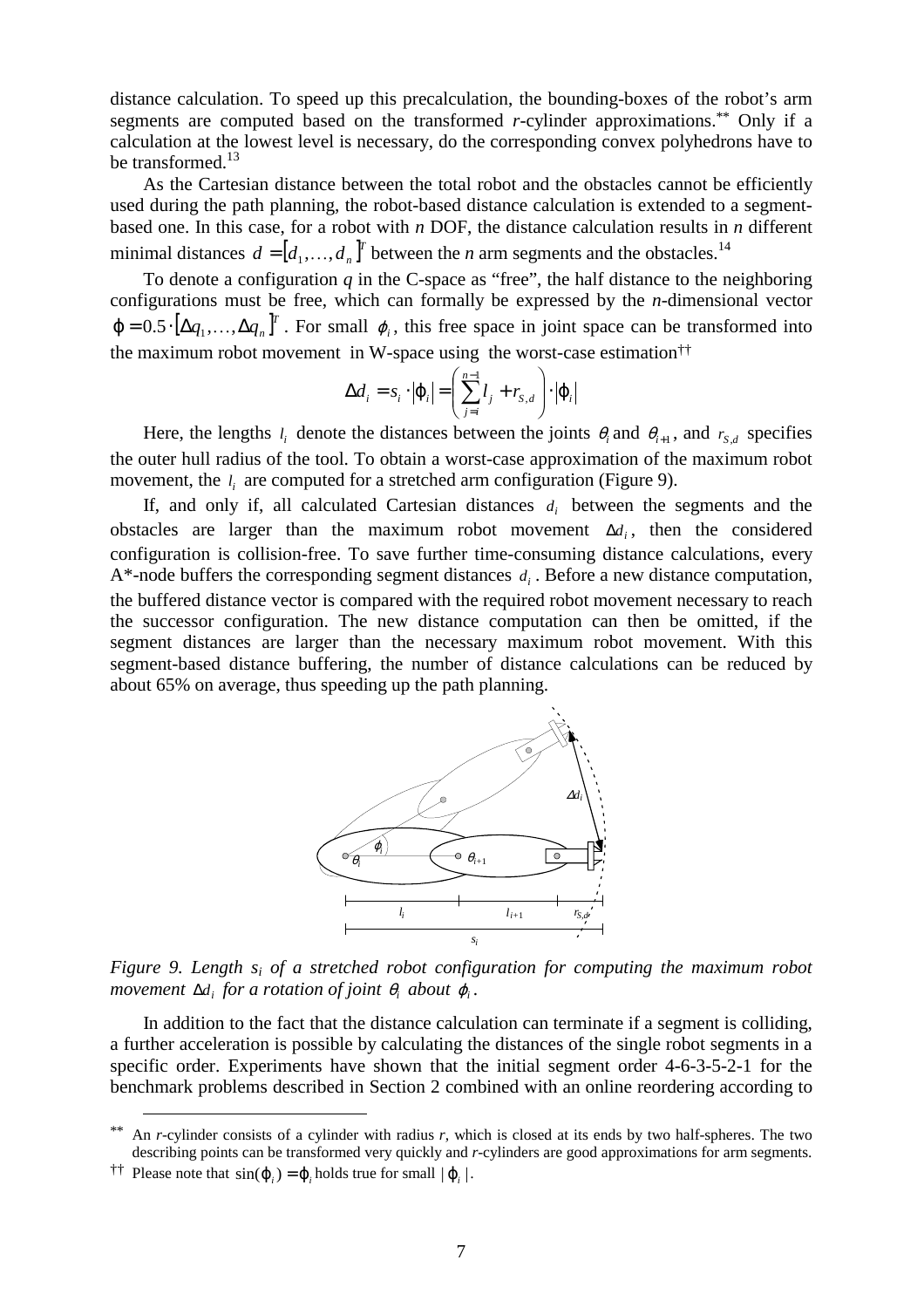the "last-hit-first" strategy leads to 1.5 to 3 times faster planning times for the Puma 260.

# **3. Extensions**

To accelerate the planning, we have parallelized the basic search algorithm (Section 2). As the planning time may depend on the search direction (start to goal or goal to start), the extension to a bidirectional search enables the planner to automatically choose the easier direction. If the goal is specified in the W-space, it may be represented by several configurations in the Cspace. By applying dynamic goal switching the search algorithm can automatically choose the easiest goal configuration.

#### **3.1. Parallel Search**

For parallelizing the A\* algorithm, the configurations in OPEN and CLOSED must be accessible to all processors to distribute the work. Either these lists can be managed by one dedicated processor or each processor can maintain local lists. In a message passing system, each access to a global list would amount to an enormous communication effort. Thus the local method was preferred.<sup>11</sup>

The work distribution is the key aspect of parallelization. Therefore, for a robot with *n* DOF, the C-space is decomposed into *n*-dimensional hypercubes of size *b* in each dimension. For parallel processing, the hypercubes are cyclically mapped onto the *p* available processors

by the following function: 
$$
M(\mathbf{q}) = 1 + \left(\sum_{i=1}^{n} \left\lfloor \frac{q_i}{\Delta q_i * b} \right\rfloor \right) \text{ mod } p
$$
.

According to the automatically computed discretization ∆*qi*, every configuration  $\mathbf{q} = (q_1, \ldots, q_n)$  is mapped uniquely to one hypercube or to one processor. Thus the OPEN list of each processor contains configurations of the multiply mapped hypercubes (Figure 10).



*Figure 10. 2D illustration of the C-space Figure 11. 2D illustration of the parallel decomposition in hypercubes of size b = 4 search in four neighboring hypercubes taking*  and the mapping of the hypercubes onto four the C-space decomposition of Figure 10 and *processing units P1, …, P4 mapping function according starting at qS. M(q).* 

Each processor runs a local  $A^*$  search beginning with the hypercube containing  $q_s$ . After the search has reached the hypercube boundaries, the expanded successors are sent to their corresponding processors. The configurations received are then inserted in a local OPEN list. As in the sequential version, at each iteration every processor expands the best configuration of OPEN until the list is empty or a goal node is chosen for expansion. In the former case, if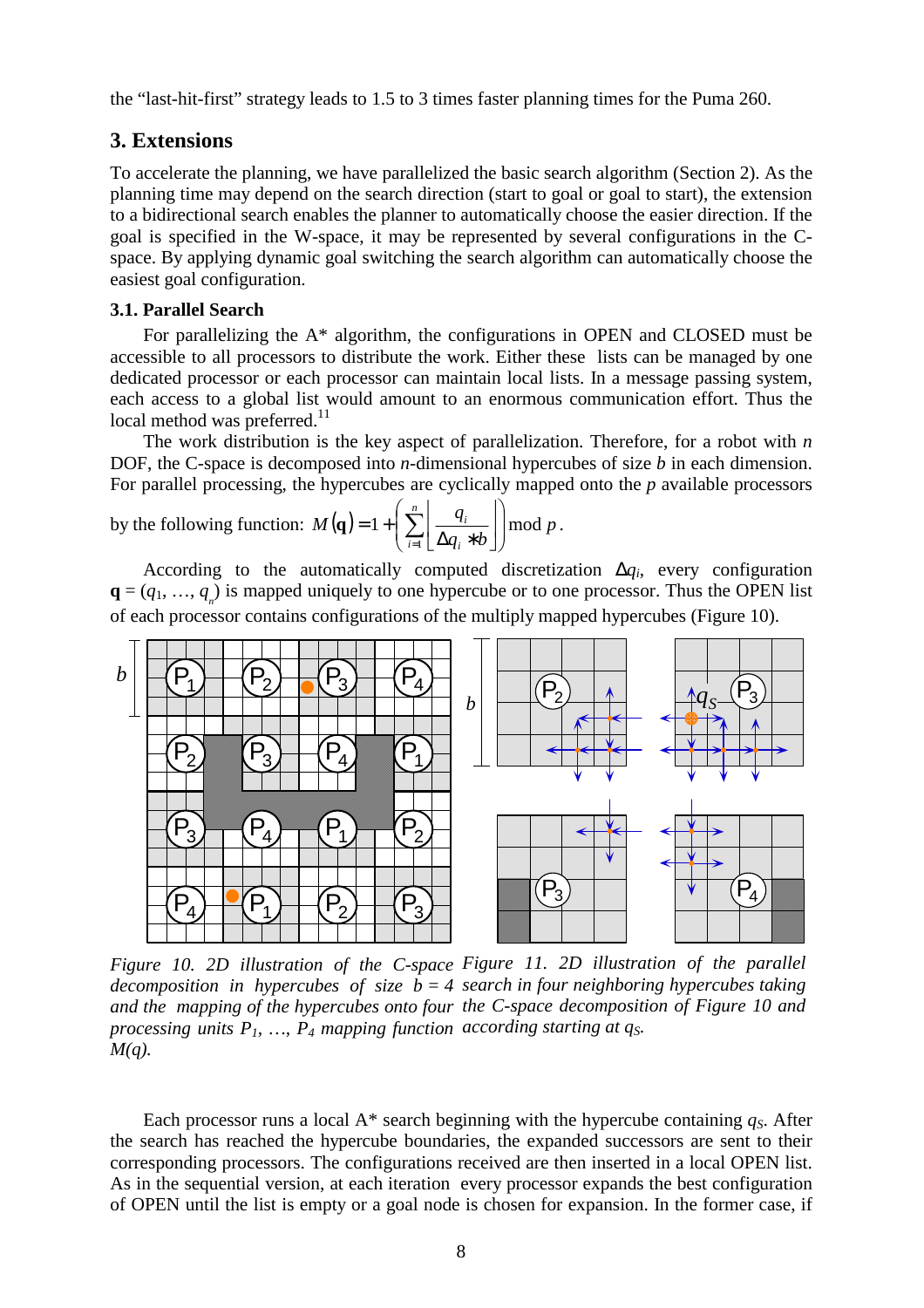the OPEN lists of all processors are empty, the algorithm reports that there is no solution. In the latter case, the solution path is retraced across the hypercubes involved (Figure 11).

The performance of the parallel algorithm essentially depends on the load balancing mechanism, which can be influenced by modifying the cube size *b*. Considering the C-space decomposition, small sizes result in more cubes being mapped onto a single processor, thus implicating a good load distribution. In contrast, larger sizes worsen the load balance. On the other hand, smaller cubes leads to more messages, which may worsen the planning time according to the network capability. Thus, the specification of *b* will always be a tradeoff between a good load distribution and a minimum number of messages. Additionally, *b* influences behavior of search space exploration. For the benchmark problems considered, the best results are achieved with  $6 \le b \le 16$  since few processors are idle and overall work load is small (Figure 12).

Based on a load distribution with  $b = 16$ , the parallel planning times for  $P = [1,2,4,8]$ processors show how efficient the parallelization is. The planning times decrease with increasing numbers of processors (Pentium processor 133 MHz, 128 Mbytes).<sup>15</sup> With  $P = 8$ processors, most planning times are under  $T = 20$  s and the resulting speedup is linear (Figure 13).





*Figure 12. Number of expanded nodes E on the processors*  $P_1$  *to*  $P_8$  *versus the cube size b for the benchmark problem BOTTLENECK.*

# *Figure 13. Parallel runtime T versus number P of processo*r*s for all benchmark and industrial problems.*

#### **3.2. Bidirectional Search**

Path planning is a special type of search problem, where the start and the goal configuration are known in advance. Therefore, it is possible to search not only from the start to the goal (*forward search),* but also from the goal to the start (*backward search)*. The *bidirectional search* performs both search directions simultaneously. The search task is finished as soon as the two search fronts meet each other. Bidirectional search offers two main advantages. First, the backward search can be much simpler than the forward search. Second, if the search fronts meet each other, the run-time can be reduced.

For implementing the bidirectional search, there are basically two ways: using one or two OPEN-lists. In the first way, the nodes of both search fronts are stored in a common OPENlist. In each search iteration, the current best node is selected from this list regardless of which search direction it belongs to. This has the advantage that there is little additional effort. On the other hand, often only one search direction is pushed ahead. This is caused by the weight *w* of the *h* cost. The successor of the current best node usually has a better rating than the node itself, because it is located nearer to the goal. Thus, once a search direction is chosen, it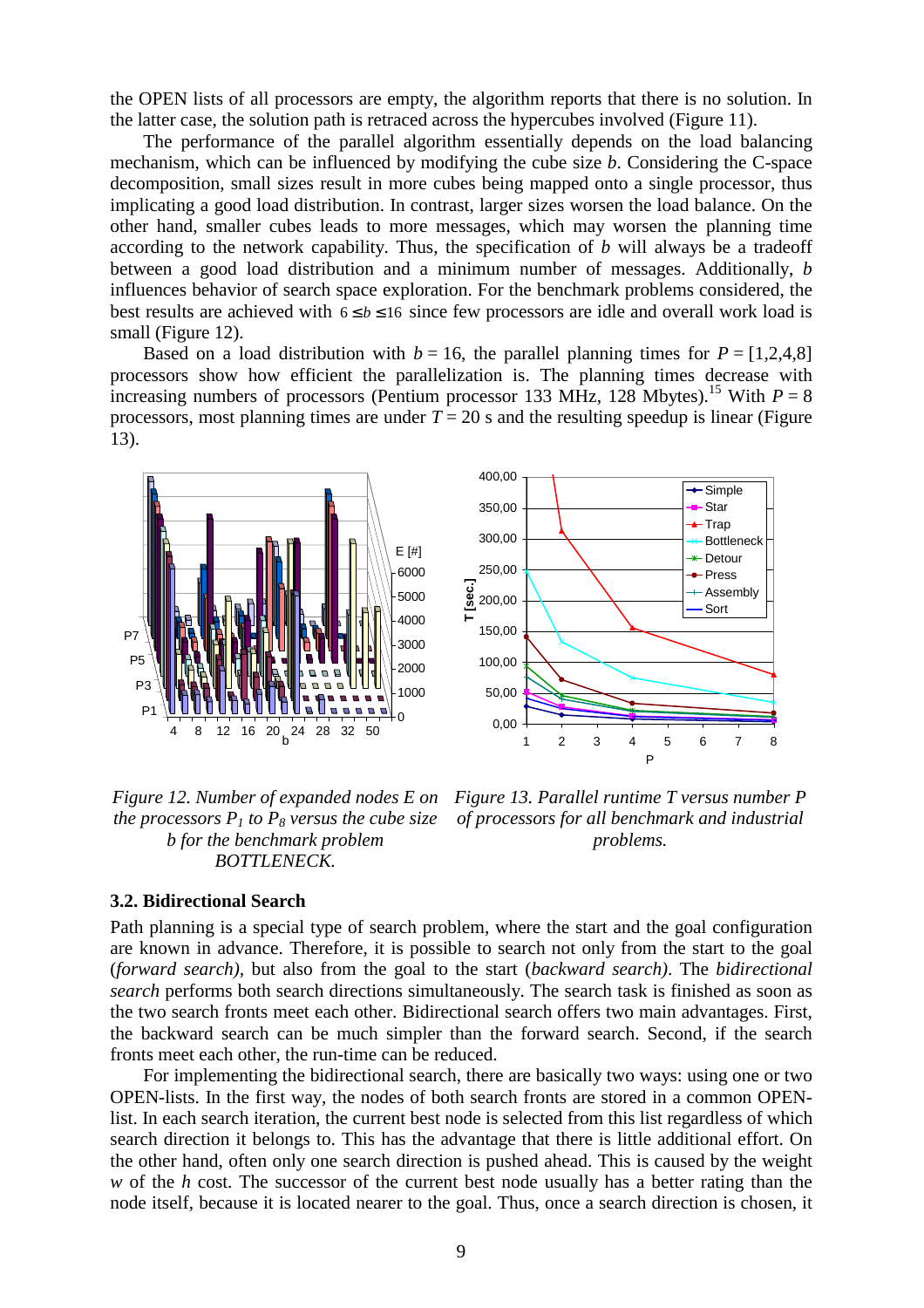will hardly be changed again. As a disadvantage, the planning system may choose the wrong direction due to the uninformed heuristic. Finally, it is unlikely that the two search fronts will meet in the middle, thus the run-time improvement of the bidirectional search is lost. For the parallel version of the bidirectional search with domain decomposition, all these effects occur if parts of the two search fronts are located in hypercubes which are mapped on the same processor.

In the second way, two separate OPEN-lists are used for the forward and the backward search.<sup>16</sup> In each search iteration, the current best node is selected alternatively from the two lists processing both searches simultaneously. The overall run-time is at most twice the runtime of the fastest version of the forward and backward search processed separately. If the search fronts meet each other before finishing their task, the run-time decreases.



*Figure 14. Run-times* T *using the forward search to goal* G *(light gray) and using the backward search from goal* G *(dark gray) for benchmark problems SIMPLE (a) and STAR (b); run-time* T *for bidirectional search with one (dark gray) and two (light gray) OPEN-lists for different goals* G *of benchmark problems SIMPLE (c) and STAR (d).* 

Experimental results with the run-times for the separate search for two benchmark problems are given in Figure 14 (a and b).<sup>17</sup> The forward direction of benchmark SIMPLE can usually be solved faster than the backward direction. For benchmark STAR, the results are mixed. For some search directions of both benchmark problems, no solution could be found by unidirectional search due to memory overflow (indicated by arrows in the figures). These results form the basis for the following comparisons concerning bidirectional search.

Experimental results for the bidirectional search with one and two OPEN-lists are shown in Figure 14 (c and d). For almost all goal configurations of both benchmark problems, the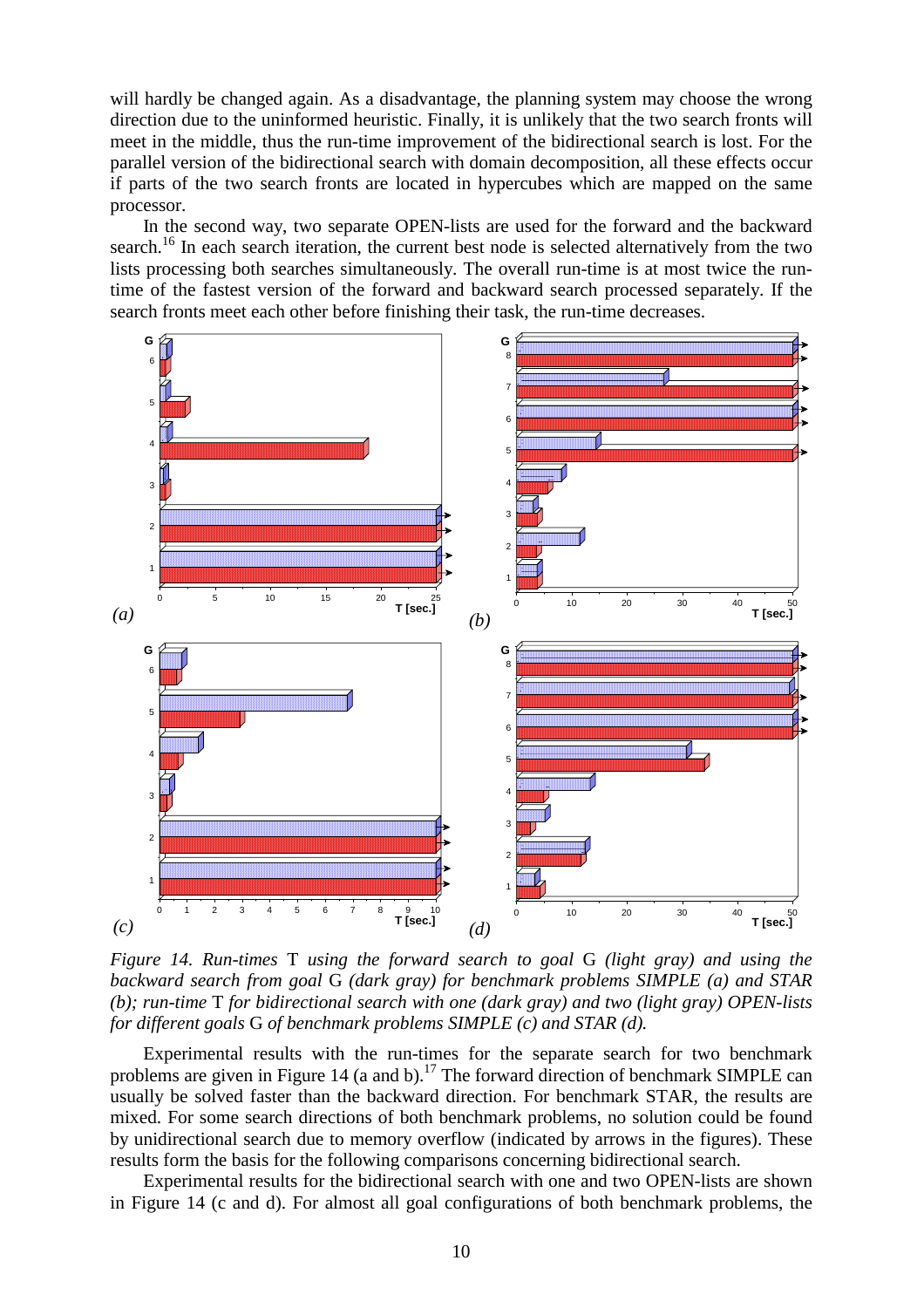use of only one OPEN-list is faster than the use of two lists. The search was able to select the favorable search direction. As an exception, one OPEN-list for goal 7 of benchmark STAR fails because the planning method pushes the unfavorable direction. Here, two OPEN-lists are successful by simultaneously processing both directions. Compared with the unidirectional search in Figure 14 (a and b), the bidirectional search could solve one additional problem. The expected run-time reductions caused by meeting both search fronts could not be validated; this is certainly caused by the high weight *w* of the heuristic *h()*.

#### **3.3. Dynamic Start and Goal Switching**

Experiments have shown that the planning times are quite different for different start or goal configurations. They fluctuate between fractions of seconds up to the insolubility of the task. However, it is impossible for the user to recognize beforehand which start or goal is favorable and which is not. To provide the user with an automatic selection, the *goal switching* method can be applied.

Here, a single search is accomplished as in the original algorithm. If the planning system detects that another goal is more favorable while searching, it will switch its search direction to the new goal. Thus, the search always selects the current best goal. This switching can be implemented very simply by a small modification in the heuristic evaluation *h(n)* of the current node *n*: Instead of using the C-space distance of *n* to one goal, the minimum distance of *n* to all goals is used if it is smaller than the former one. With this, the search space is divided in different areas with nodes that are nearer to one goal than to all other goals.

In a C-space with no obstacles, goal switching will have no effect. Due to the best-first paradigm, the search will choose one goal and runs directly toward it. The other goals are no longer considered. The goal switching occurs first, if an obstacle blocks the direct way to the goal. In this case, the best-first search tries to surround the obstacle. During this operation, it can happen that a node lying in the area of another goal is expanded. The prior goal is dropped and the search switches to the new goal (Figure 15).



*Figure 15. Example in the two-dimensional C-space with two goals: (a and b) planning from start*  $q_S$  *to the goals*  $q_{G_1}$  *and*  $q_{G_2}$ *, (c) planning with dynamic goal switching from one start to the two goals. The white, gray, and black dots represent nodes in OPEN, in CLOSED, and on the solution path, respectively.* 

Analogue to goal switching, the start switching can automatically select the simplest start and goal pair, if multiple start configurations exist. As the OPEN-list is by definition able to maintain multiple nodes, all start configurations are added to OPEN at the beginning. During the search it may happen that the next best node of OPEN belongs to a different start configuration, thus, a dynamic start switching takes place.<sup>18</sup>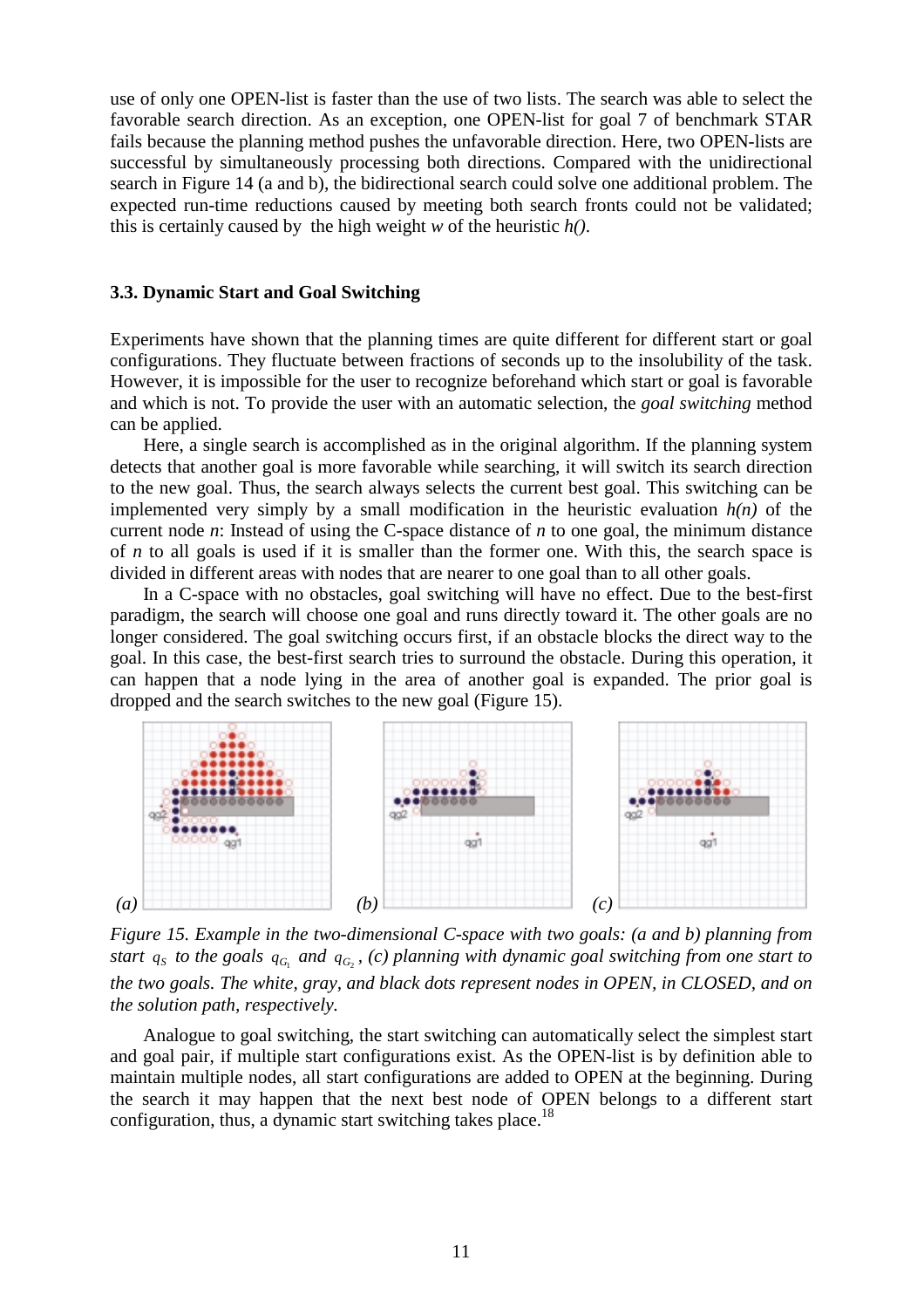# **4. Multi-Goal path planning**

The combination of bidirectional search together with a dynamic start and goal switching leads to a MTP search solving the MTP path planning problem.18 The *MTP path planning problem* is to find a collision-free path connecting a set of goal configurations minimizing some criterion function such as the total path length.

To solve this MTP path planning problem, every configuration represents a node in an initial graph (Figure 16a). In each iteration, one collision-free path between a set of start configurations and a set of goal configurations is computed. The start and goal configurations are specified by different selection strategies, which will be presented in Section 4.10. The solution path is then inserted as the corresponding edge in the graph (Figure 16b). In this iteratively growing *MTP graph* a shortest sequence planning mechanism tries to find the shortest sequence to solve the given MTP problem (Figure 16c). The shortest sequence planning will be presented in Section 4.2.



*Figure 16. (a) Initial MTP graph.(b) Inserted solution edge*  $(q_1, q_4)$  *after one call of the MTP* path planning, *(c) Solution sequence after 13 runs.* 

In the worst case, the maximal number  $R_{Max} = N*(N-1)/2$  of planning runs might be necessary for *N* configurations to find the optimal sequence. But by applying the MTP path planning the total number of runs as well as the total solving-time can be reduced significantly.

#### 4.1. **Goal Selection Strategies**

Its main task consists of selecting the suitable start and goal configuration pair for the MTP path planning in every iteration. We have investigated random and deterministic selection strategies, which can be summarized as follows.

In the simplest case, the *randomized pair selection* P0, two not yet connected configurations  $q_i$  and  $q_j$  are randomly selected. As this method has no knowledge about the distance between the configurations, many unnecessary planning runs have to be made to find a valid sequence.

In contrast, the *nearest pair selection* strategy P1 selects the configuration pairs according to a specified order, e.g., the Euclidean distance between start and goal. In some MTP problems, an easy planning task (short distance at the beginning) may need a long time until a collision-free path can be found, because the direct way is blocked by an obstacle.

While P0 and P1 can be solved with any PTP path planning approach, the *nearest goal selection* P2 needs at least a dynamic goal switching. Beginning at the specified start configuration, the path planner receives all the other  $N-1$  configurations as possible goals. As the path planner will find the shortest path at first, the nearest configuration will be selected automatically. In the next run, the planner continues with the previous goal and tries to find a collision-free path to all remaining configurations. After  $N-1$  runs, a valid sequence is found.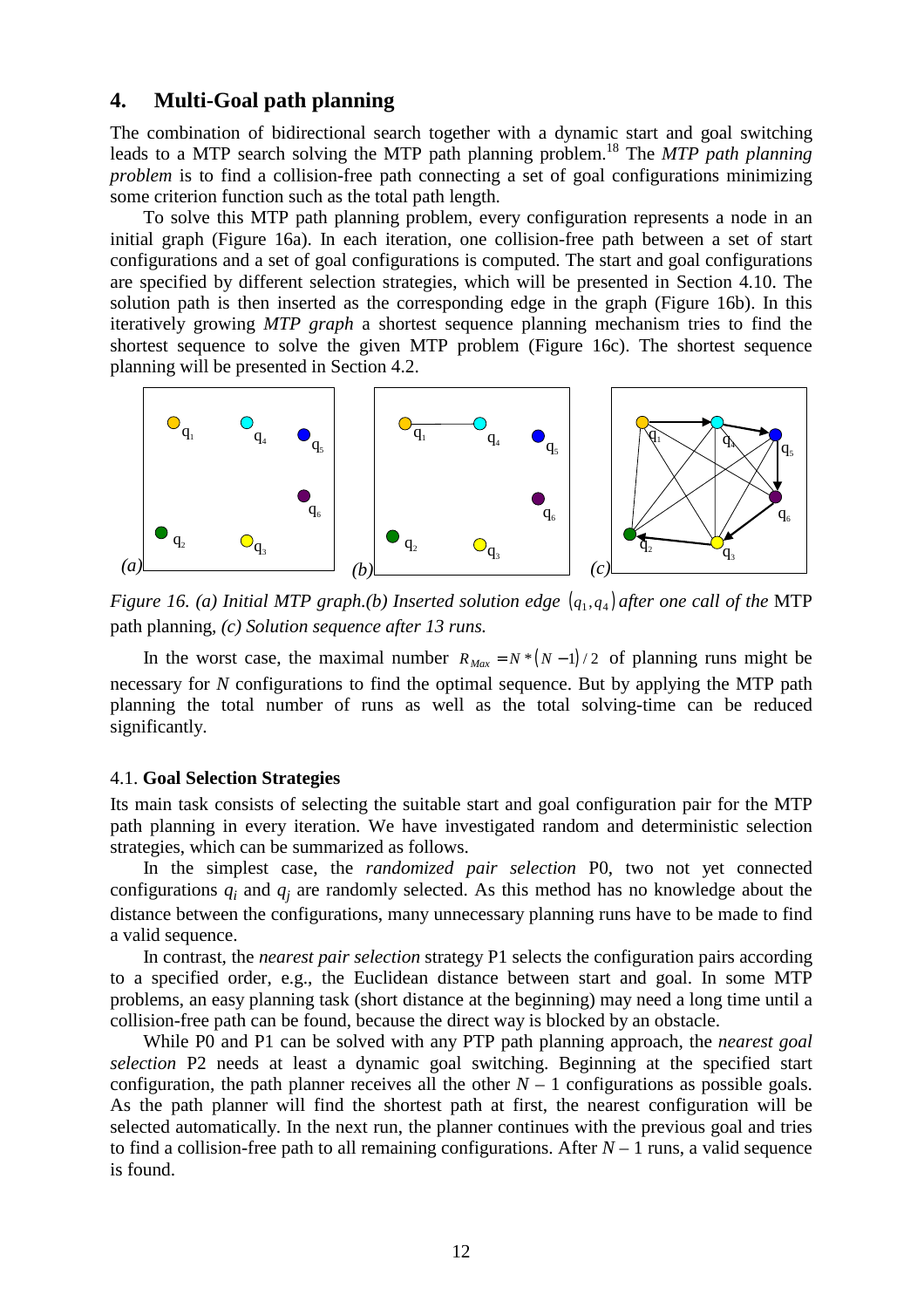If the path planner is additionally able to cope with multiple start configurations, thus selecting automatically the easiest start and goal pair, then the *adaptive pair selection* P3 can be applied. In this strategy, the planning system receives all configurations including a list of edges (representing the missing collision-free paths) which still have to be computed.

#### **4.2. Shortest Sequence Planning**

Finding the shortest sequence is similar to the traveling salesman problem (TSP).<sup>19</sup> There, the objective is to find an optimal tour through *n* towns, visiting each town at least once. Adapted to the MTP here, an industrial robot has to reach *N* configurations at least once. In contrast to the TSP, the robot rarely has to return to its starting pose. Therefore, we call this problem the *shortest sequence problem* (SSP).

The input of a TSP or SSP (xSP) is usually a graph with nodes and edges. In our application, this is the MTP graph. As a given pose may be reached by several different configurations, the graph contains groups of nodes. In this case, a valid sequence consists of one node of each group, in order to reach every pose at least once. The similar TSP scenario would provide different suburbs for each town, and the salesman has to visit only one suburb of every town. We call these extended problems TSP++ and SSP++.

For solving the sequence planning, the MTP graph must contain as many edges as possible. As the graph is iteratively growing, missing edges between node  $q_i$  and  $q_j$  via  $q_k$  can be added virtually if edges between  $q_i$  and  $q_k$  and  $q_j$  and  $q_j$  exist. Graph completing can simply be done by applying a standard "shortest-path-algorithm" as, e.g., the Dijkstra Algorithm<sup>20</sup> as soon as the MTP graph is connected.

While in the basic xSP cases the standard connectivity<sup>19</sup> test is sufficient, it has to be extended for  $xSP_{++}$ . For these cases, the standard test can be applied, but a feasible  $xSP_{++}$ solution may not be recognized as soon as possible. In Figure 17 17 (a and b) two different examples are shown, each with one start configuration, two middle poses with three alternative configurations, and one goal configuration. After four planning runs, in both cases a standard connectivity test would fail, although the example in Figure 17b is " $xSP++$ connected."



*Figure 17. (a and b) MTP graph for two different MTP problems, (c and d) Connected components* ZH*i.* 

To avoid this disadvantage, the xSP++ connectivity is checked in the following way: At first, a standard algorithm computes the connected components<sup>19</sup>  $ZH_i$  in the MTP graph. Then it will be tested to see whether one component contains (1) the start configuration, (2) at least one configuration of every pose , and (3) at least one configuration of the final pose. If one component fulfills these conditions, the MTP graph is called *xSP++ connected*.

The example in Figure 17a contains three connected components, but none of them fulfills the three conditions, thus this example is not  $xSP++$  connected. In the second example, the connected component  $ZH_1$  fulfills all three conditions, so this example is xSP++ connected.

Based on this completed graph, a xSP solver can find the shortest tour or sequence. While solution methods for TSPs have already been thoroughly investigated (see, e.g., 120 cities<sup>21</sup>, 532 cities<sup>22</sup>, 666 cities<sup>23</sup>, and 13.509 cities<sup>24</sup>), no methods for xSP++ tasks have yet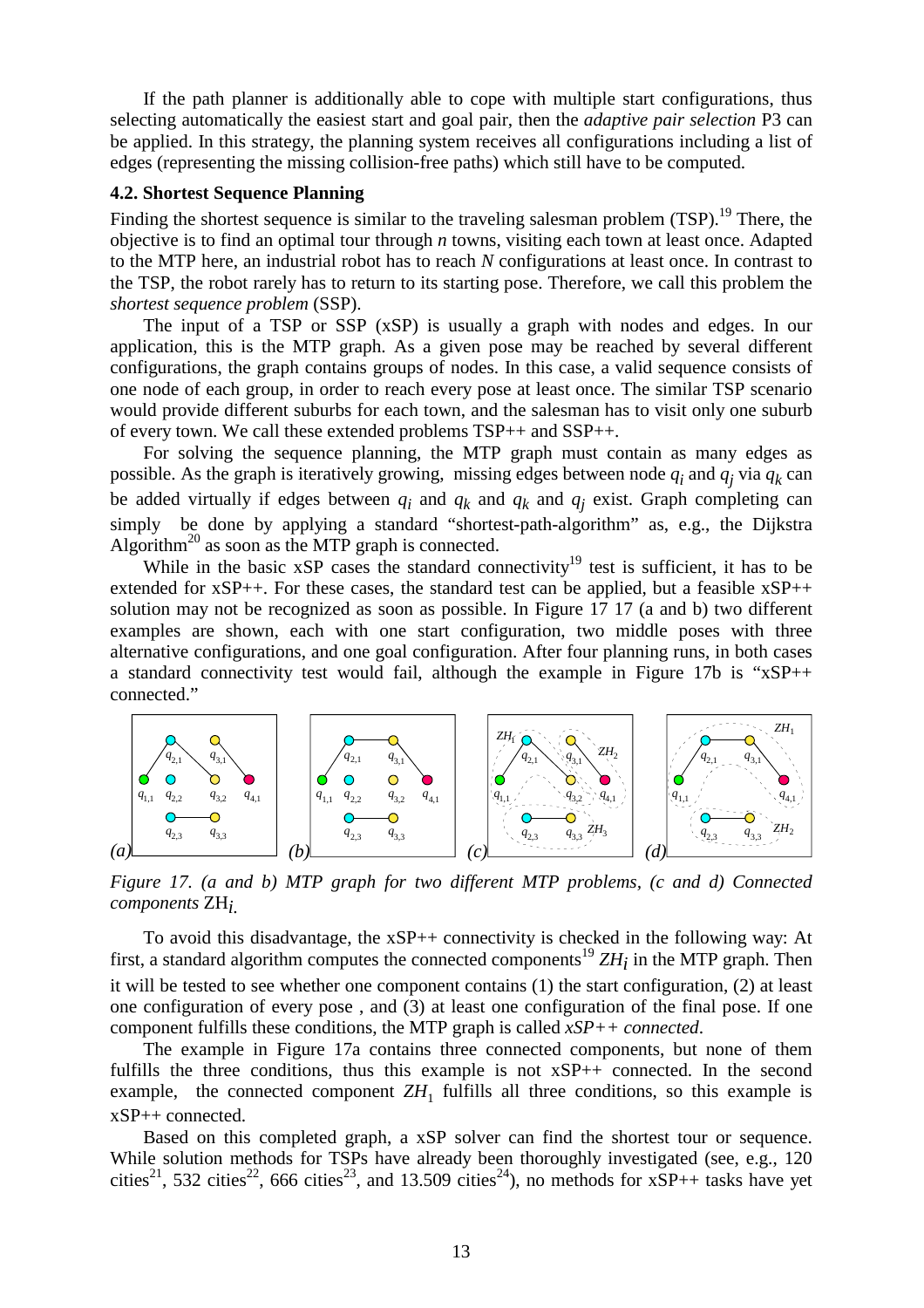been considered to our knowledge. By extending the available implementation of a TSP solver (Pederson<sup>25</sup>), we have developed a new  $xSP++$  solver.

Pederson has used genetic algorithms  $(GA)^{26}$  to solve the traveling salesman problem. Adapted to MTP problems, a *gene* stands for a goal configuration, a *chromosome* represents a valid sequence, and a *population* is a set of multiple chromosomes. Every chromosome in one population is rated by a *fitness evaluation* function, thus the best chromosome representing the best sequence can be found.



*Figure 18. New exchange function for our genetic algorithm: (a) One gene is randomly selected (dashed rectangle). If the gene contains more than one allele, the currently selected allele is exchanged by another randomly selected allele (arrow). (b) The resulting chromosome.* 

A population can grow by applying the standard GA functions crossover and mutation. To handle also a group of nodes (multiple configurations of a TCP), the meaning of a gene must be extended. Here, a gene contains different values, denoted as alleles. As a chromosome represents a valid sequence, every gene selects one allele as the current member of the sequence.



*(c)*



*Figure 19. (a) MTP problem PIN ASSEMBLY with one start configuration, 20 subgoal configurations, and one final goal configuration. (b) MTP problem SPOT WELDING with one start configuration, 16 subgoal configurations and one final goal configuration. (c) MTP problem DEBURRING with one start configuration, 11 subgoal configurations, and one final goal configuration.* 

C*rossover* as well as *mutation* can therefore still be applied on these new chromosomes. The new function *exchange* was added to exchange a randomly selected allele of a randomly selected gene, thus modifying a chromosome. As this function is applied only on one chromosome, it is very similar to the mutation function and could of course be integrated in it (Figure 18).

For each problem, we have solved the maximum number of planning runs (PIN ASSEMBLY: 231, SPOT WELDING: 153, DEBURRING: 148) 10 times, to show the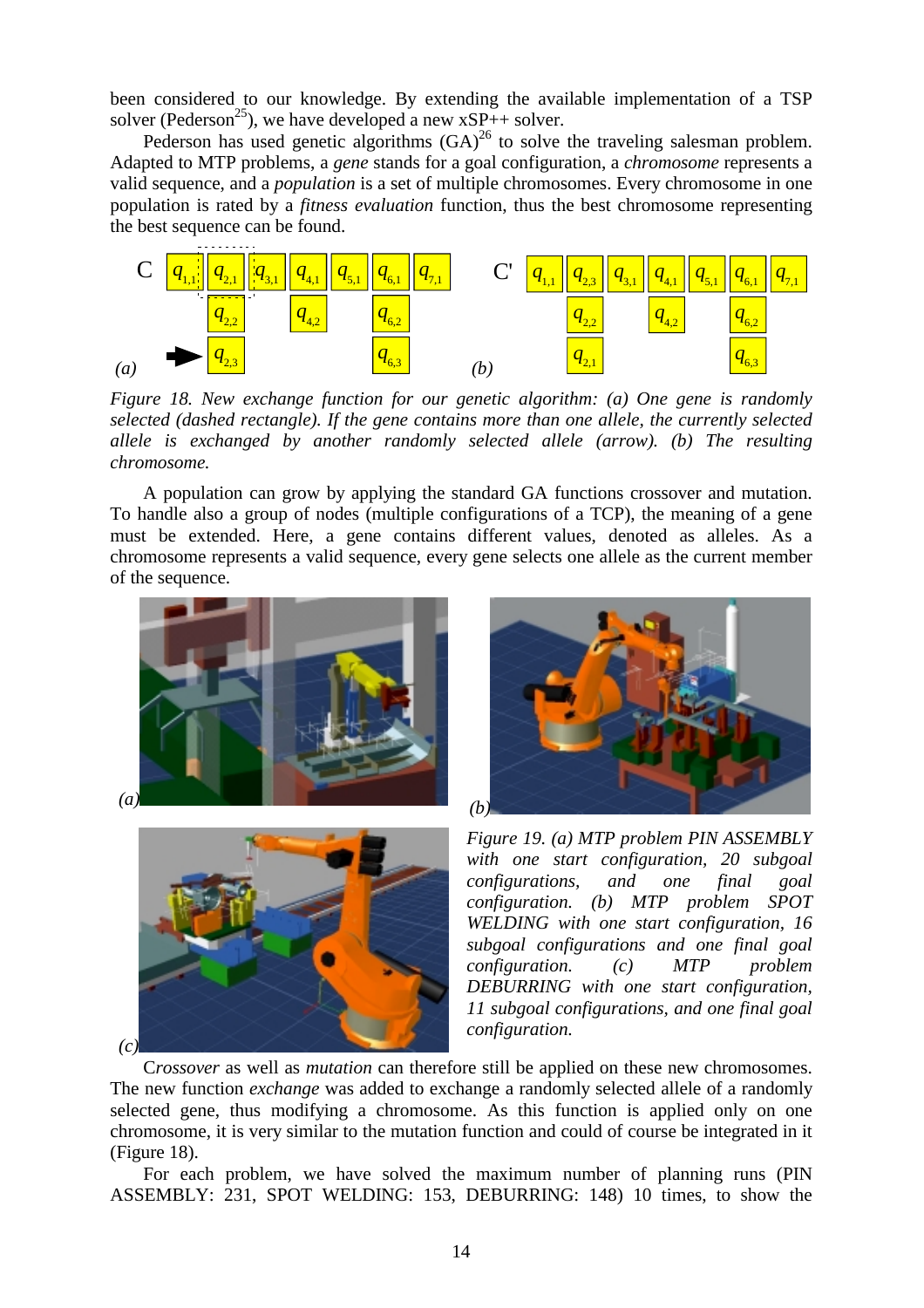averaged performance of the different strategies. In all problems, the randomized strategy P0 shows the worst results (Figure 20).

#### **4.3. Experimental Results**

We have implemented this MTP approach on a workstation (Pentium PC with 350 MHz processor and 128 MB memory) running under the LINUX operating system.<sup>15</sup> The MTP path planner is implemented in C language and runs as a server process.

The MTP control unit is written in C++ using LEDA<sup>27</sup> and communicates via the parallel virtual machine interface with the path planner. For comparing the four goal selection methods, we have tested the MTP approach on several industrial MTP problems (Figure 19).





*Figure 20. Total sequence length P depending on the running time T for the four different strategies P0 to P3 for the MTP problem PIN ASSEMBLY (a), SPOT WELDING (b), and DEBURRING (c).* 

# **5. Conclusion**

With the help of a path planner the off-line programming of robots can be accelerated, thus reducing the setup cost of the capital intensive installations in production companies. Yet, path planning approaches are virtually nonexistent in industry. To the best of our knowledge only one such system exists.28

We have presented a planning approach for industrial robots with 6 DOF which works in the implicit and discretized C-space. Via the discretization, the search space size can be limited. Experiments have shown that all the benchmark problems we have considered can be solved with a size of  $N < 10^{10}$ . If the search space is larger (finer discretization), a collisionfree path could of course be planned, but slight changes to the benchmark problem, e.g., different obstacle locations or modified start or goal configurations, soon lead to memory overflow. These results point out the great challenge of path planning approaches.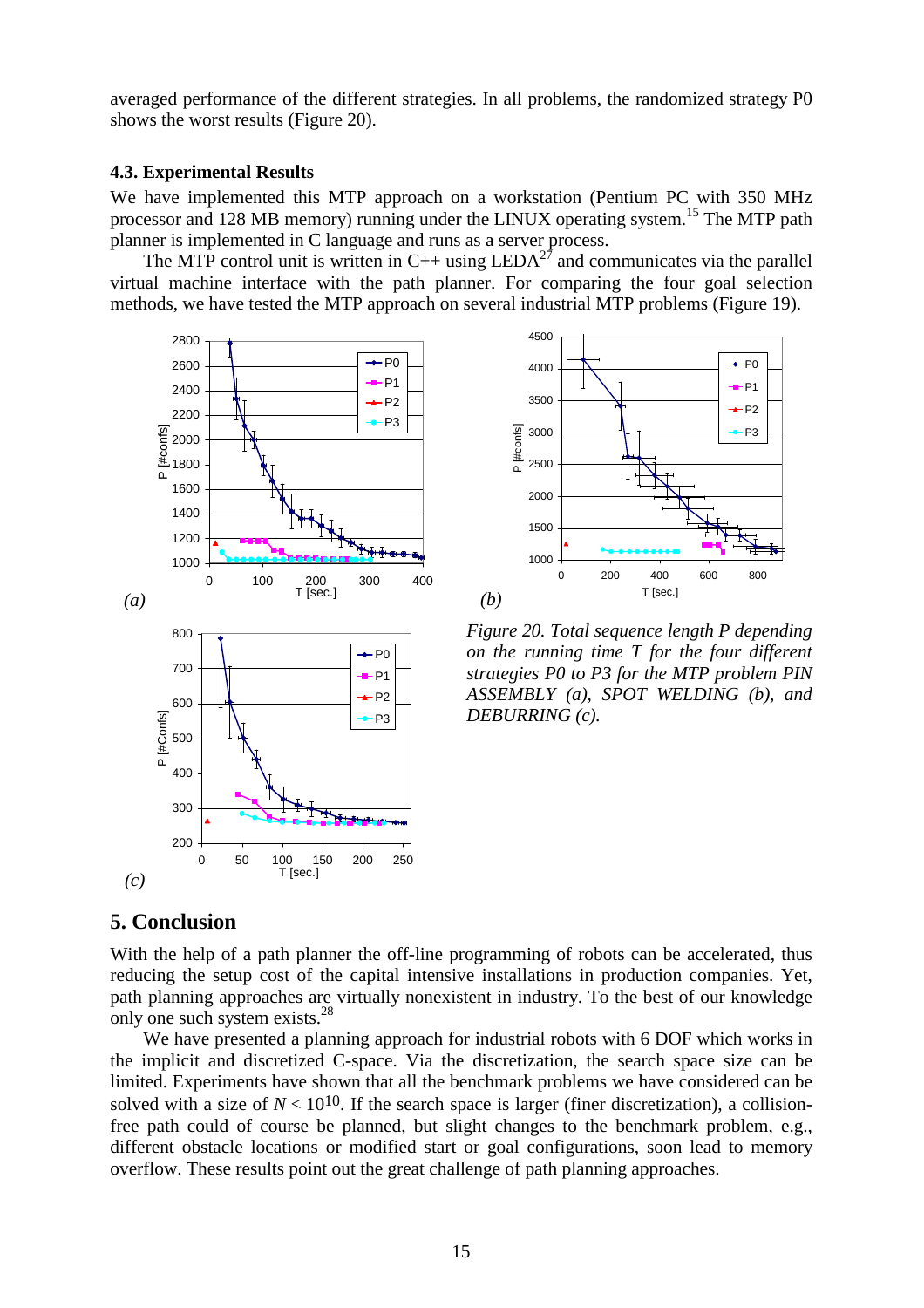In contrast to other existing grid-based planning methods, we use distance computation for collision detection. On the one hand, the distance information can be buffered and efficiently used for the evaluation of neighboring configurations. Hence a lot of time consuming calculations can be saved. On the other hand, the distance can be used for hierarchical search, enabling the planner to make steps as large as possible (see, e.g., Henrich et al.<sup>29</sup> and Autere and Lehtinne<sup>30</sup>). In our future work we will concentrate on improving the hierarchical search.

To accelerate the basic approach, we have investigated several extensions. The parallelization with static load balancing results in a balanced load distribution and shows very good speedups. The main problem of introducing these promising results into industrial applications is the low industrial interest in investing in expensive robot simulation software and in parallel computing architectures. Thus, powerful graphic workstations with more than 4 processors are needed, which are supported by simulation systems. The bidirectional search leads at least to an automatic selection of the easier search direction, but a run-time reduction caused by a meeting of the search fronts in the middle could not be achieved. A wave shaping approach, which is difficult to integrate in a parallel search, may improve the results. Dynamic start and goal switching enable the planning system to automatically select a favorable start and goal pair. Thus it is no longer necessary that the user select the start or goal configurations.

Based on these extensions, we have finally developed the new multi-goal search to solve MTP problems. We have introduced four different goal selection methods and compared them for three industrial MTP problems. With P2 and P3 the simplest path segment are solved first. With every additional path planning, the total sequence path length can be further reduced, thus the MTP can be interrupted at any time after a first sequence is available. With all other existing path planners, the MTP problem can only be solved with random pair or nearest pair selection. To find the shortest sequences, a new GA based xSP++ solver and a modified MTP graph connectivity test have been developed.

For the future, we are focusing on developing a path planner which is able to cope with moving objects and gripped workpiece. With some modifications, our approach is also suitable for tasks in the area of virtual engineering. Instead of planning the path for robots, we are able to search a trajectory for the components which have to be assembled obtain the final object. Additionally, we are developing a path smoothing method for executing the computed trajectories with a real robot.

# **Acknowledgements**

The main part of this work was performed within the project "Scalable algorithms for parallel motion planning in dynamic environments" funded by the German Basic Research Framework (DFG-Schwerpunktprogramm) "Efficient algorithms for discrete problems and their applications".

# **References**

- 1 H. Wörn, Ch. Wurll, and D. Henrich: Automatic off-line programming and motion planning for industrial robots, 29th Int Symp Robotics (ISR'98), 1998. 2
- Y. K. Hwang and N. Ahuja: Gross motion planning A survey, ACM Comput Surv, 24(3), (1992).
- 3 P. E. Hart, N. J. Nilsson, and B. Raphael: A formal basis for the heuristic determination of minimum cost paths, IEEE Trans Syst Sci and Cybernet, January 1968, pp. 100-107.
- K. Gupta, and A. P. del Pobil (Editors): Practical motion planning in robotics, Wiley, New York, 1998
- 5 B. Baginski: Motion planning for manipulators with many degrees of freedom - the BB-method, Dissertation, Fakultät für Informatik, Technische Universität München, 1998.
- P. Chen and Y. K. Hwang: A dynamic graph search algorithm for motion planning, IEEE Trans Robotics Automat 14, (1998).